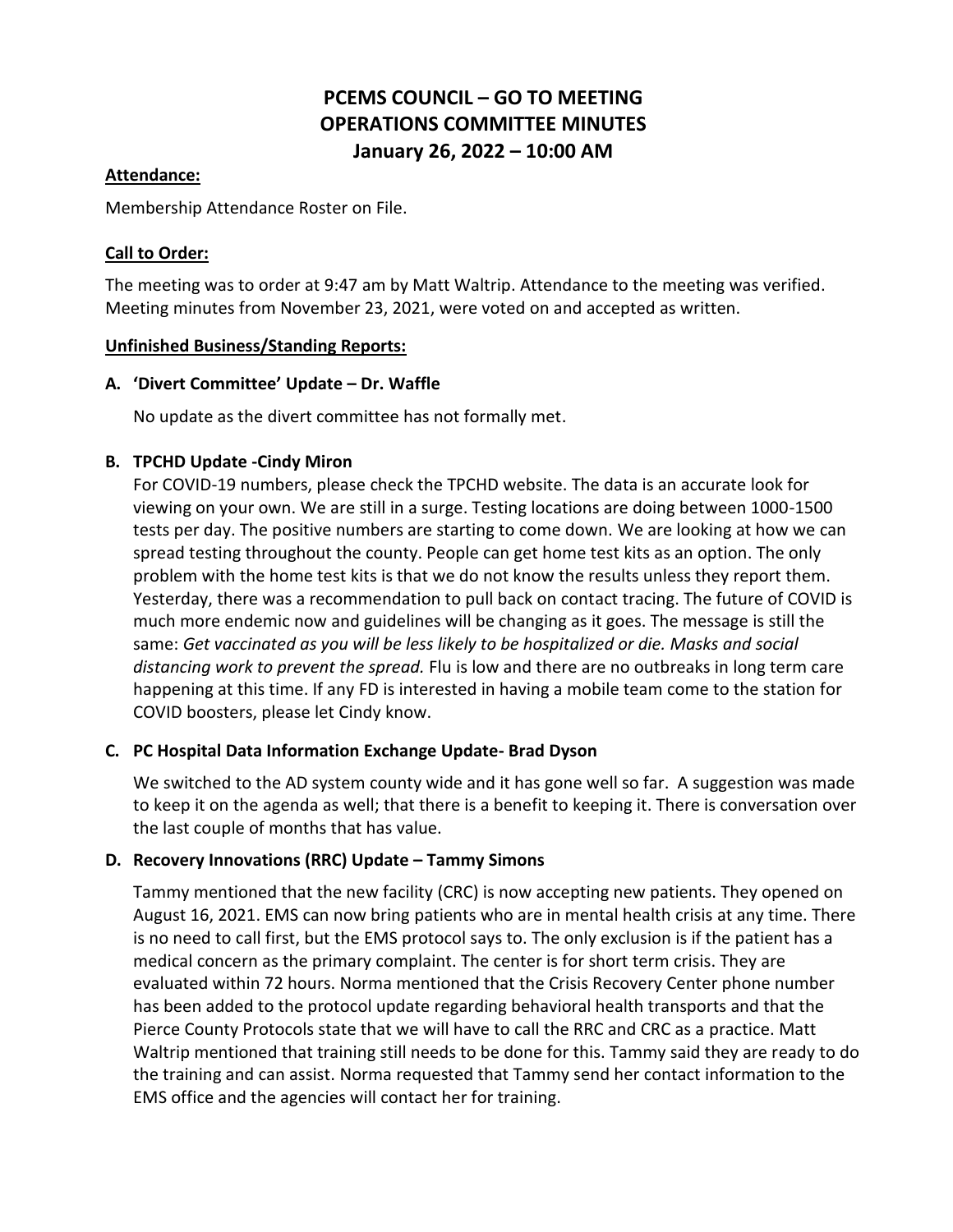# **E. MCI Plan- Ryan McGrady**

They have the King County and Thurston County Plans. The Pierce County plan is not ready yet but we are going through the process of doing that. SALT training needs to be implemented into the MCI plan. They are working through the process to implement. Once they get further along, they will include stakeholders, DMCC, TPCHD, PCEM in the discussions, then to the PCEMS Operations Cmte and PCEMS MPD for approval. A rough copy was sent out last week to limited people, was reviewed and comments sent back to Joe last week. The timeline for the final production is the sooner the better. They hope to have something to present before the March meeting. This will be a living plan that will need to be reviewed at least every two (2) years and updated when needed. They will be giving an update at the West Region regarding drills and working through the processes.

# **F. Ambulance Services in Pierce County- underserved/unserved- tabled**

# **G. Ebola & Other Highly Infectious Disease Transport Plan- In Process- tabled**

# **New Business:**

# **A. Olympic Ambulance > ALS Service – Chris Clem**

Olympic Ambulance has been serving Kaiser for about a year now. They would like to upgrade their licensure to allow paramedics. They want to expand how much they are able to help the system, especially places where facilities are seeing backups. This is not a formal request yet but a conversation to see if they can add an additional certification. They would serve the underserved areas where the need is. Olympic Ambulance was recently purchased by MetroWest Ambulance, and they are in transition into part of a larger service. They have been taking other interfacility requests as well. Concern was voiced that if an agency is coming in does it push out our current private ambulance agencies. Another factor to consider is that we are all experiencing difficulty with COVID and staffing. Would this reduce the ability to get staffing with the increase of competition? Chris mentioned he is not wanting to stress the labor pool but add people into the labor pool. They will need to fill out the application to upgrade to ALS, submit it to the State DOH/EMS Office and then they will forward it to the West Region.

# **B. Trans-West Ambulance Service- John Simbeck**

Norma mentioned that Trans-West Ambulance is also seeking ambulance service in Pierce County and were invited to this meeting, but no representative was on. They were told by the state that they are not licensed in the county so they cannot operate in the county. More to come on this.

# **C. PCEMS Equipment & Meds List Update- Norma Pancake**

Norma has been working on the PC EMS medication list in the protocols. There will likely be changes. New scope of practice items have been added for EMR and EMT level. She will send it out to get input for the next meeting. One thing that was noticed is that there were no pediatrics sizes. Dr. O'Mahony mentioned that the sizes for peds should be listed down to a 1. We have been hoping that the state would have the equipment list updated but with COVID, the movement has gotten behind. Norma said she will send the list out and requested that everyone start looking at them and report back any suggestions. We will continue this at the next meeting.